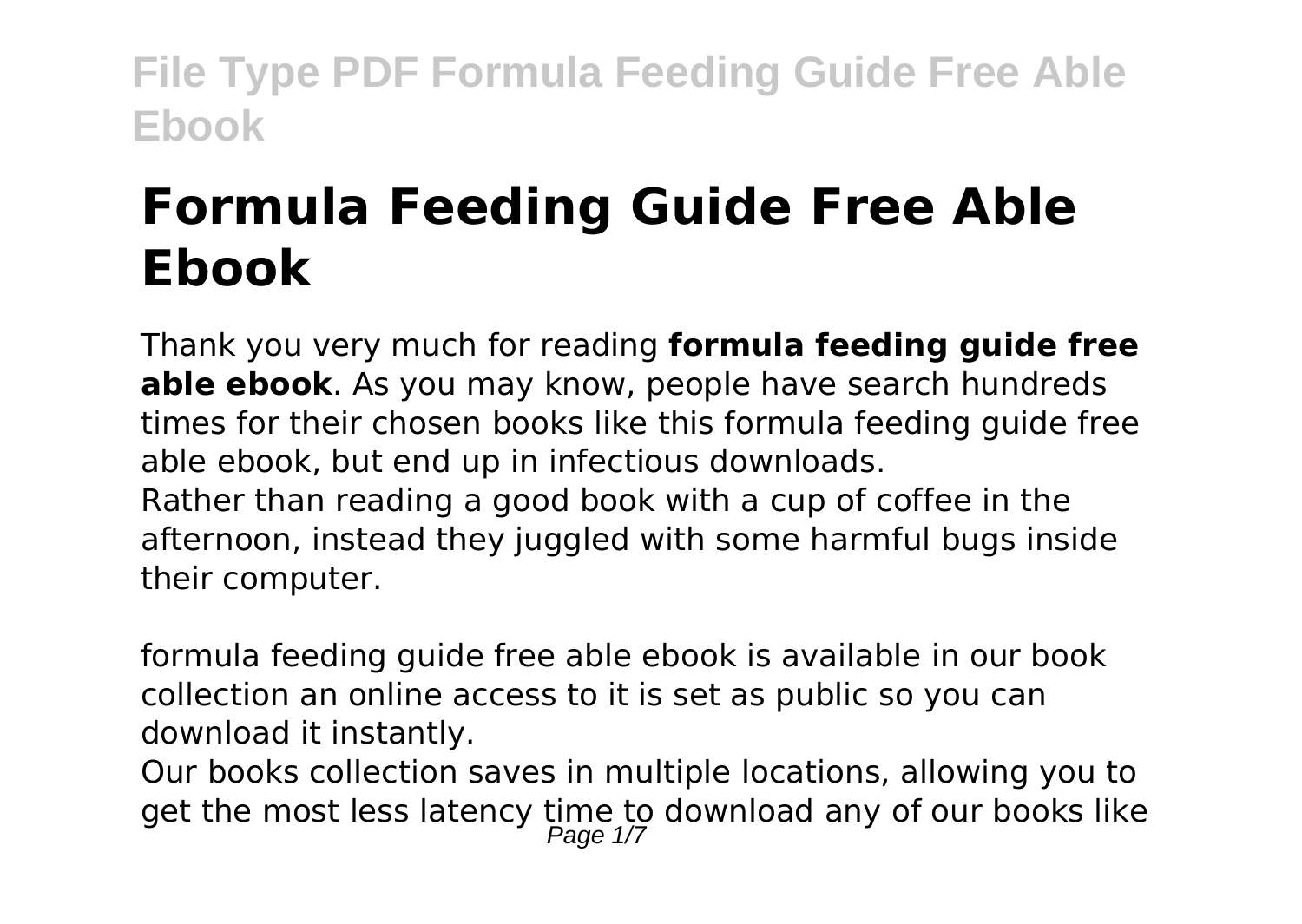this one. Kindly say, the formula feeding guide free able ebook is universally compatible with any devices to read

Being an Android device owner can have its own perks as you can have access to its Google Play marketplace or the Google eBookstore to be precise from your mobile or tablet. You can go to its "Books" section and select the "Free" option to access free books from the huge collection that features hundreds of classics, contemporary bestsellers and much more. There are tons of genres and formats (ePUB, PDF, etc.) to choose from accompanied with reader reviews and ratings.

#### **Formula Feeding Guide Free**

Insert 60 ml syringe into port and pour feeding product into syringe. Add formula to drain by gravity. Add more formula until the desired amount is infused. Flush with 50 ml (or amount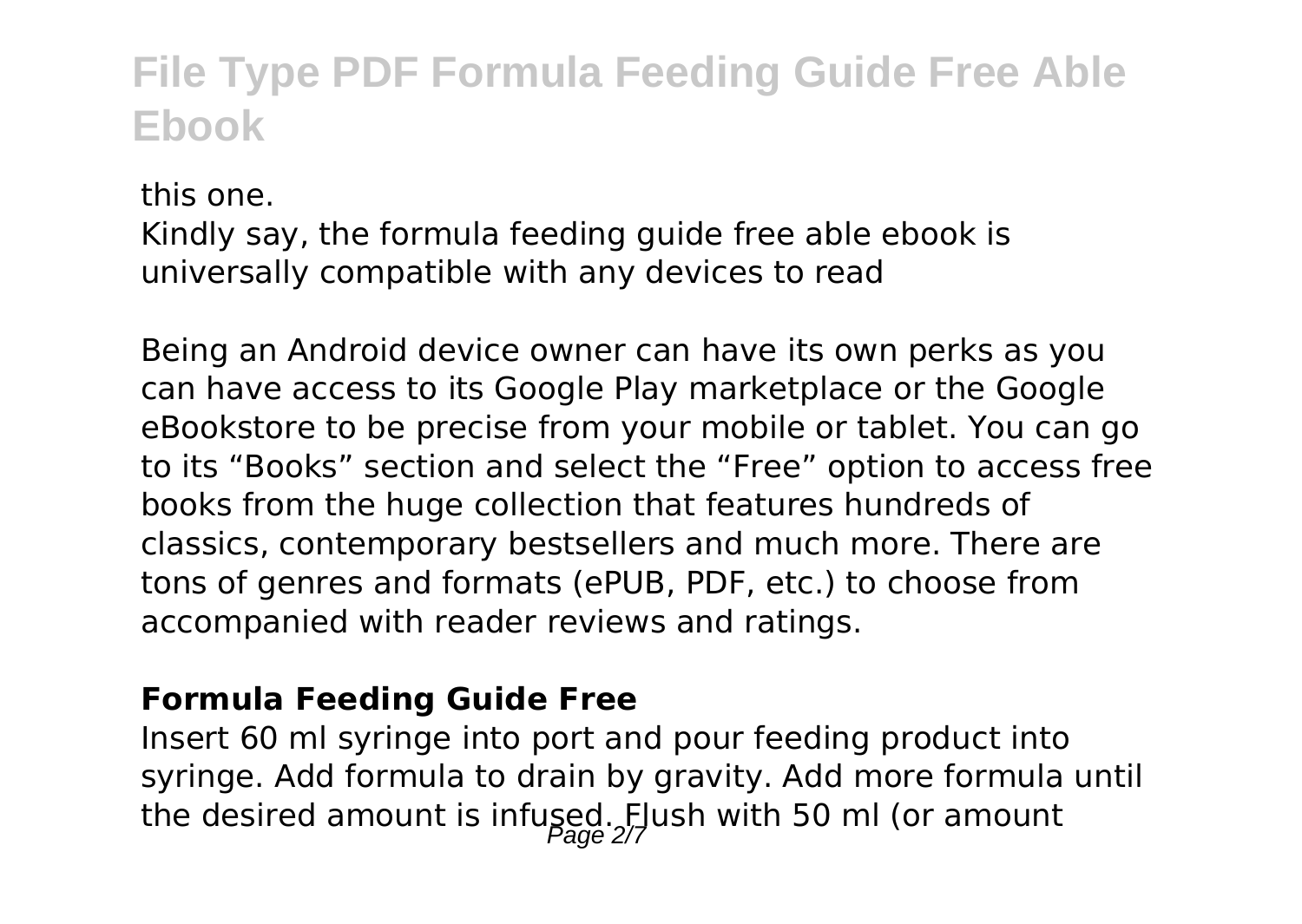ordered by doctor) of water. Cap the tube. Remain in upright position for at least one hour after feeding. Rinse equipment thoroughly.

**Tube Feeding Guide for Caregivers - Shepherd Center** Use prepared infant formula within 2 hours of preparation and within one hour from when feeding begins. If you do not start to use the prepared infant formula within 2 hours, immediately store the bottle in the fridge and use it within 24 hours. Throw out any infant formula that is left in the bottle after feeding your baby.

**Infant Formula Preparation and Storage | Nutrition | CDC** The first week: Formula-feed your newborn on demand. Most new babies want to eat every two to three hours. For the first day or two, they may drink only half an ounce per feeding. After that, offer 1 to 2 ounces at each feeding for the rest of the week.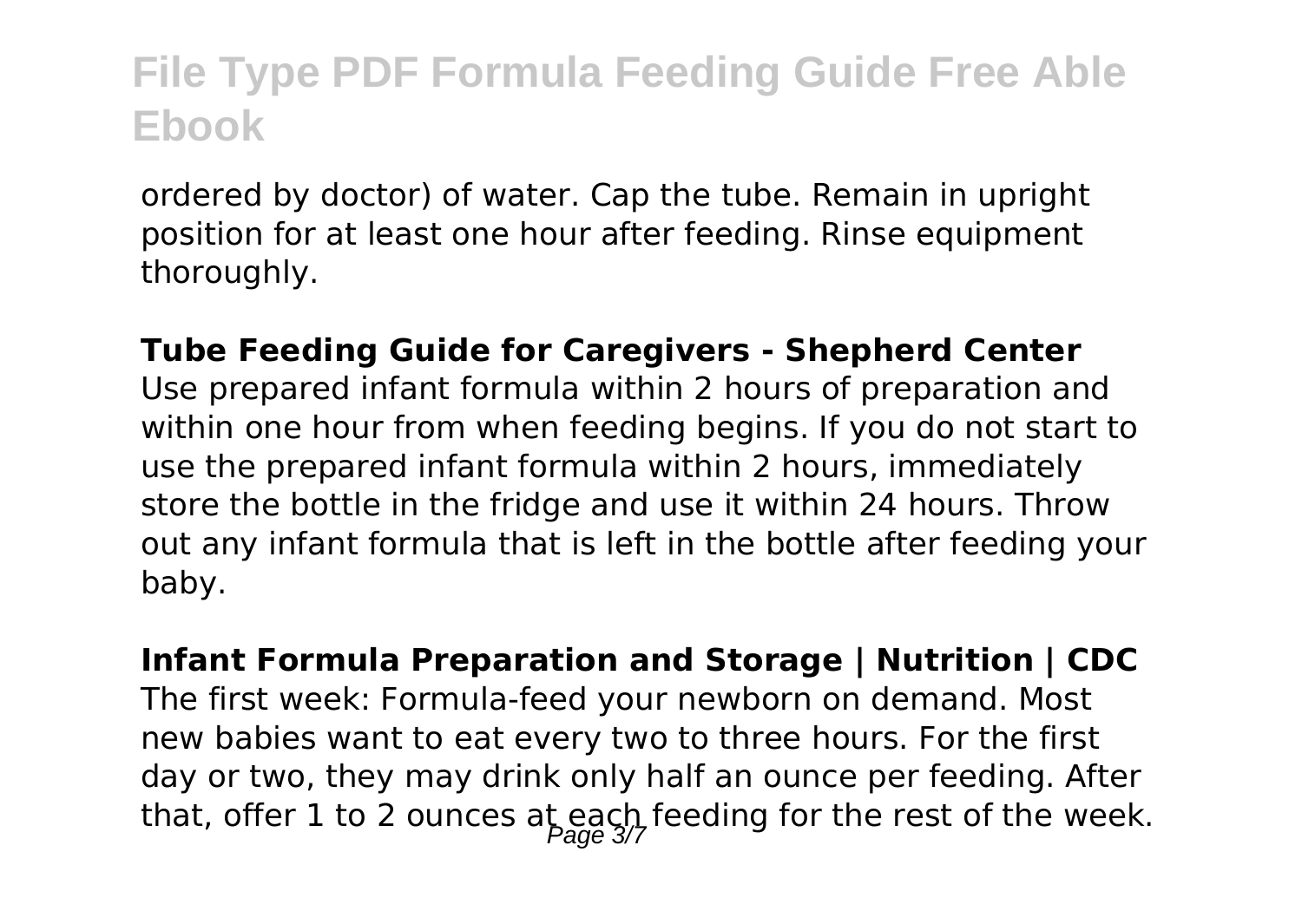By 2 weeks: 2 to 3 ounces at each feeding; Weeks 2 to 4: 2 to 4 ounces every three to four hours

#### **How much formula should you feed your baby? | BabyCenter**

Breast-feeding provides the best nutrition for your baby and is the most widely recommended way to feed a newborn. However, some factors might lead you to consider formula-feeding. Here, Jay L. Hoecker, M.D., an emeritus pediatrics specialist at Mayo Clinic, Rochester, Minnesota, answers important questions about breast-feeding and formula-feeding.

#### **Breast-feeding vs. formula-feeding: What's best? - Mayo Clinic**

This formula features real chicken and sweet potato and provides ample protein to support lean muscle mass with moderate fat to control calories. It is naturally grain-free, so it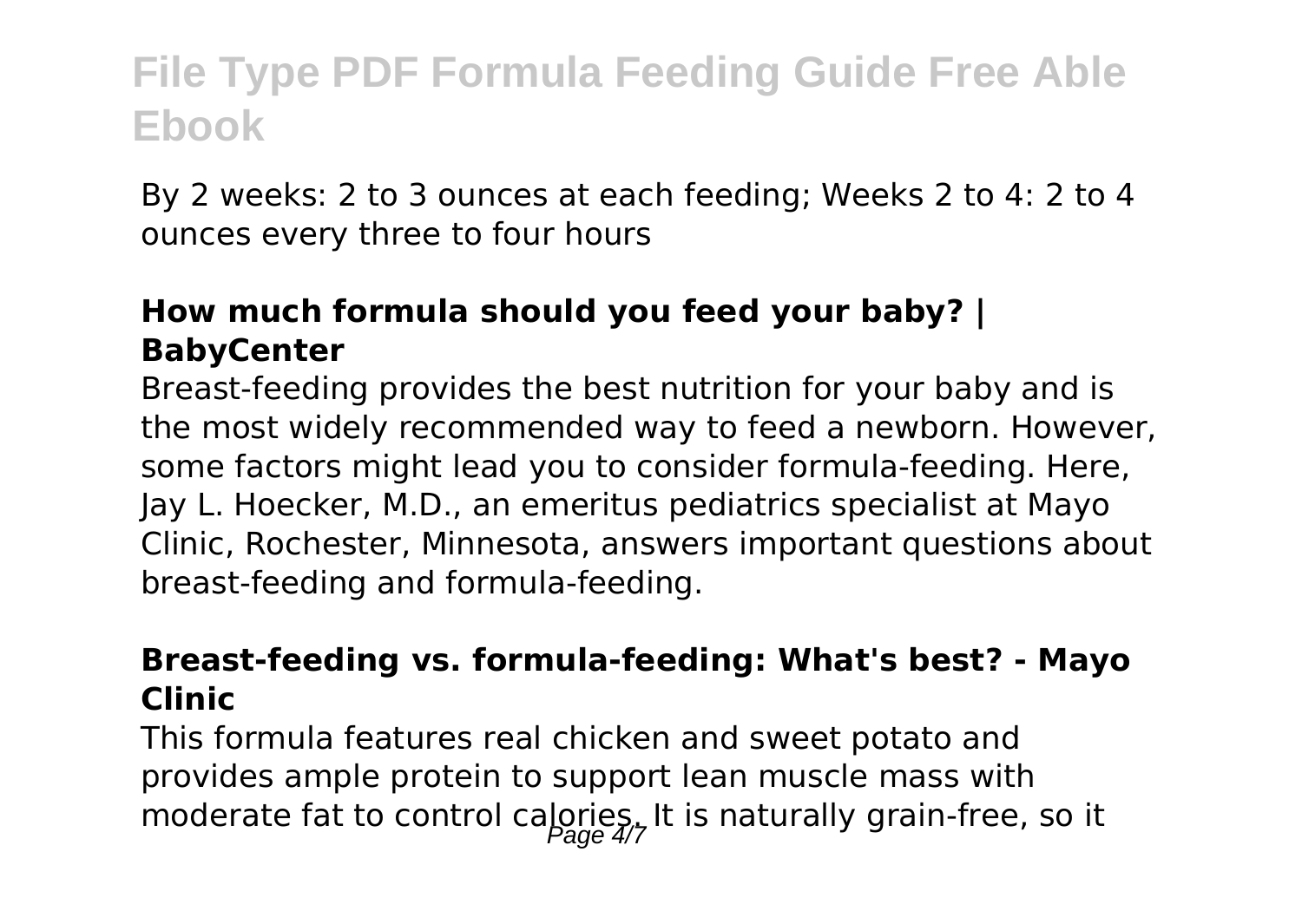won't upset your dog's digestion and it features prebiotics and probiotics as well. Plus, it has L-carnitine to support a healthy metabolism.

#### **15 Best Dog Foods for Maltese: Our 2022 In-Depth Feeding Guide**

How to introduce formula. To start transitioning to formula, replace breastfeeding with a bottle. Try choosing a feeding time your baby is the least interested in, or one that's inconvenient for you. As your baby adjusts to the change, gradually drop additional breastfeedings one at a time, until you've hit the schedule you're looking for.

**How to Transition from Breastmilk to Formula | Enfamil** Before feeding your baby, test the temperature of the formula by placing a few drops on the inside of your wrist. Make sure the formula isn't too hot - it should feel just warm. If your baby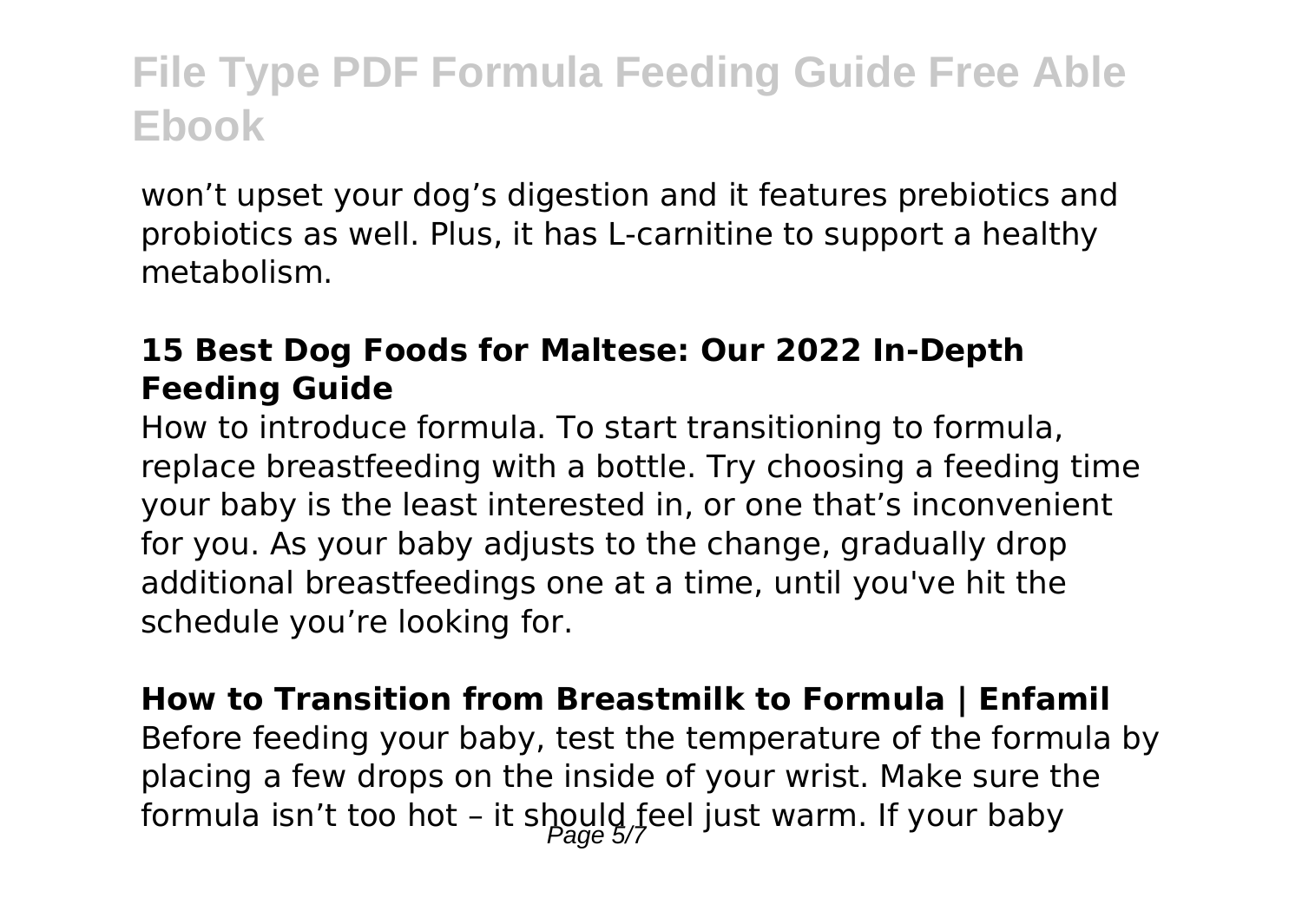doesn't finish all the formula, throw it away within one hour. Storing half-empty bottles of formula for future use is risky because they get ...

#### **Baby formula: how to make and store it | Raising Children**

**...**

When supplementing with formula, it can help to make the feeding experiences as similar as possible. If you want to give your baby formula and continue breastfeeding, the key is to make sure your baby likes both, and the easiest way to do that is to be consistent.

#### **Supplementing With Formula: Combining Breastfeeding and ...**

PediaSure ® Enteral Formula 1.0 Cal Complete, Balanced Nutrition® PEDIASURE ENTERAL FORMULA 1.0 Cal is a source of complete, balanced nutrition especially designed for the tube